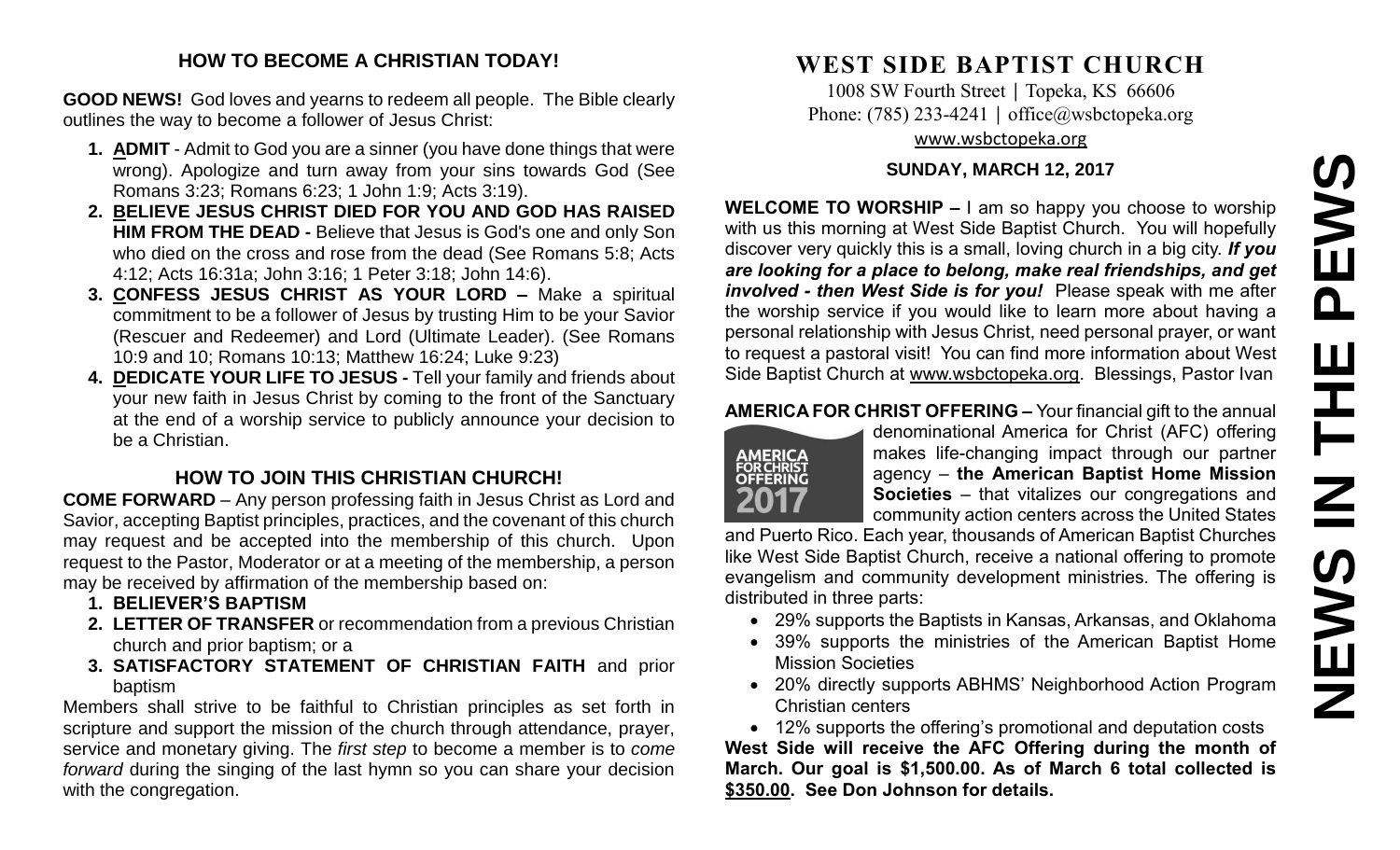**BIBLE STUDIES –** Join a small group Bible study at West Side Baptist Church to learn God's word and be transformed by the Spirit:

- Sundays at 9:15 am: "Biblical Archeology" with Doug Mauck (HH)
- Sundays at 9:15 am: "Explore the Bible" with Don Johnson  $(2^{nd} FL)$
- Sundays at 4:00 pm: "The Book of Isaiah" with Pastor Ivan (HH)
- Wednesdays at 10:30 am: "Ephesians" with Pastor Ivan (HH)

• Wednesdays at 6:00pm: "The Twelve Disciples" with Jim Goodnow Bible studies are free and open to the public. A free Bible available to participants.

**EASTER LILY –** Order a lily or spring flowers to help decorate the Sanctuary for Easter Sunday. Prices vary. **Deadline: March 26.** See Lynda in the Church Office or place your order using the bulletin insert.

**EASTER SERVICES –** Everyone is invited to participate in our **ecumenical (nondenominational) worship services sponsored by Central Congregational, Potwin Presbyterian, West Side Baptist, and Westside Christian Church during Holy Week:**

• **MAUNDY THURSDAY** – an "Agape Feast" at Potwin Presbyterian Church at 6:30 am OR the Traditional Worship Service at Westside Christian Church at 7:00 pm.



**Easter Services** 

- **GOOD FRIDAY –** A joint service at West Side Christian Church at 7:00 pm. We will have a united choir. See Janet Nyfeler for the music.
- **EASTER SUNRISE –** A Communion Service at Ward Meade/Old Prairie Town at 7:00 am sponsored by West Side Baptist Church.
- **EASTER BREAKFAST – West Side Baptist Church at 8:00 am**

Please let the Church Office know if you plan to attend any of these events.

**Pastor Ivan will be on vacation from Monday, March 20 thru Sunday, March 26.**

# **WEEKLY CALENDAR**

### **SUNDAY, MARCH 12**

10:30 am Worship (S)

#### **MONDAY, MARCH 13 OFFICE CLOSED**

# **TUESDAY, MARCH 14**

#### **WEDNESDAY, MARCH 15**

**THURSDAY, MARCH 16**  1:00 – 3:00 pm Baby Closet

**SATURDAY, MARCH 18**

9:15 am Sunday School 4:00 pm Bible Study – Book of Isaiah (HH)

 9:00 – 11:00 am Baby Closet Ministry 6:00 pm Capital City Men's Chorus (FH)

6:00 pm Council Meeting

 10:30 am Bible Study (HH) 4:00 – 5:30 pm Free Fruits & Vegetables (FH) 5:00 – 7:00 pm Baby Closet Ministry 5:30 pm Wednesday Night Supper (FH) 6:00 pm WWW Kids Bible Club 6:00 pm Adult Bible Study (HH) 7:00 pm Choir Practice (S)

**FRIDAY, MARCH 17 ST. PATRICK'S DAY**

10:00 am Last Financial Peace University (HH) 11:30 am Worship Team Practice (S)

 **Reminder: Friday, March 24 @ 7:00 pm Bingo. Everyone is welcome to come and join in.**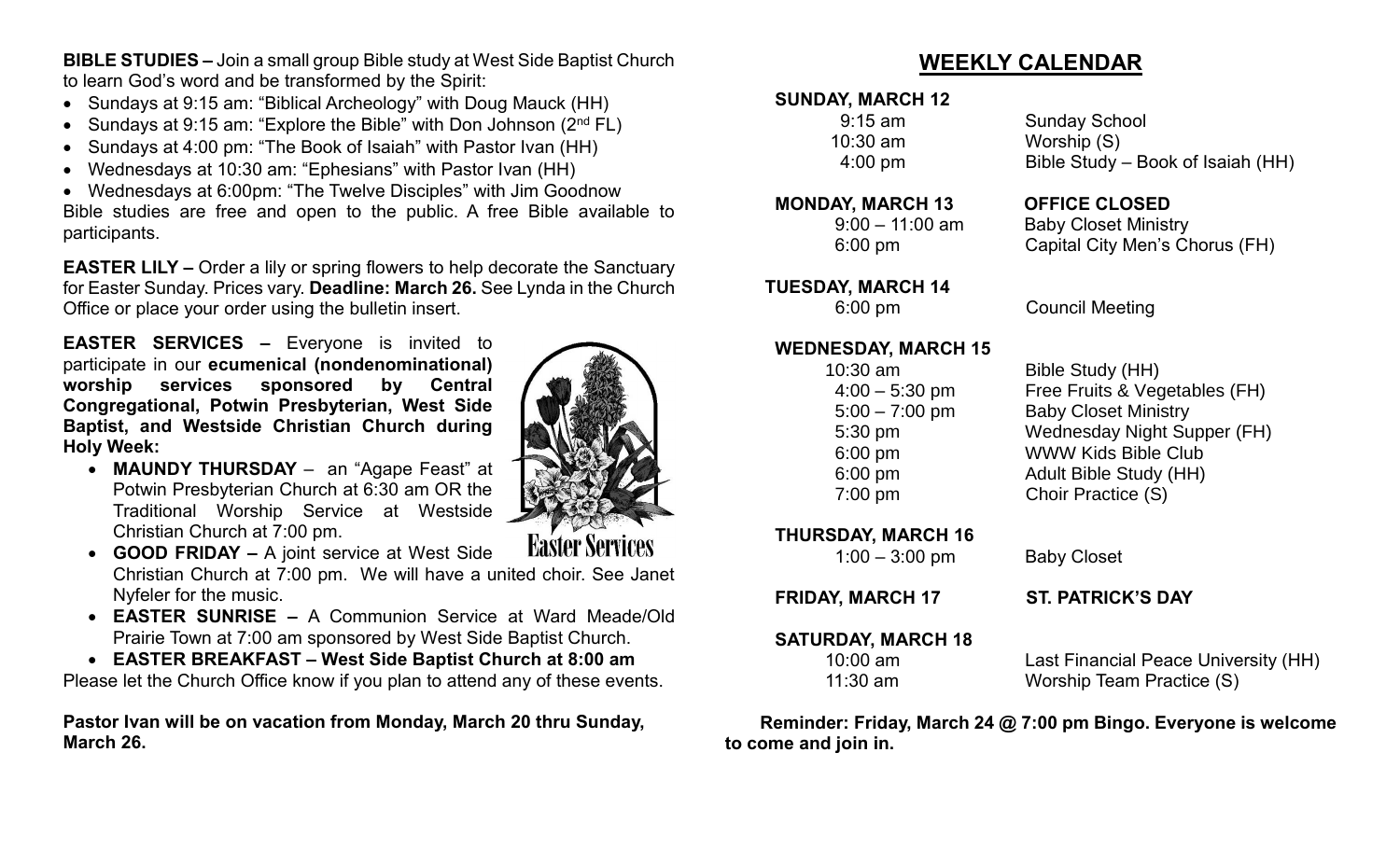## **IN OUR THOUGHTS AND PRAYERS**

Mark Arnold (Alice and Clarence Payne's brother-in-law) \*Jane Baker – Healing for health concerns Albert Carpenter – Healing for health issues (Harry and Pat's son) Bradley Carpenter – Healing for liver (Harry and Pat's grandson) Esther Carrier – Healing for health concerns \*June Cunningham – Healing for health concerns Zaylee Fortson – Healing for leukemia (age 8) in Superior, Montana. Grace Hart – Healing for health concerns (Janet Nyfeler's mother) Jack & Amanda Hilbert – Pregnancy (Almira's Granddaughter) \*Russ Hunter – Healing for health issues (Fran's husband) \*Alice Kieffer – Healing for health concerns Karen Kirby – Healing for health concerns \*Reginald Kirby – Healing for health concerns \*Etta Landis – Healing for health concerns \*Madeleine Martinson – Healing for health concerns \*Mae Martin – Healing for health concerns Josiah Matlock – Healing for leukemia (Candace Calloway's daughter) Nancy May – Healing for health concerns Sonny Payne – Healing for health concerns (Clarence Payne's brother) \*Juanita Plankinton – Healing for health concerns Becky Poe – Healing for health issues Roxie and Don Puckett – Healing health concerns (Molly Morris' sister/b-i-l) Elaine Randle – Healing for health concerns (Marianne Spano's sister) Lynn Reeves – Healing for health concerns Jill Roesler – Healing for health concerns Marty Rosa – Healing for health concerns \*Jeff Runyan – Healing for health concerns Linda Smith – Healing for health concerns (Music Dir. at Central Cong.) \*Hazel Smith-Tindall – Healing for health concerns \*Paul Snickles – Healing for health concerns Marianne Spano – Healing for health concerns Adriana White – Healing for personal issues Lola Zab – healing for health concerns (Marianne Spano's sister)

*\*Homebound*

## **MISSION TRIP TO MURROW INDIAN CHILDREN'S HOME –** The Ministry



of Missions would like to plan a work trip to Murrow Indian Children's Home in Muskogee, Oklahoma, on **Monday, June 5 thru Thursday, June 8,** so we need to know who will be interested in going. If you are interested, please sign up on the sheet on the bulletin board. The mission trip will include time to make friends as you complete assigned physical work projects – see Mission bulletin board for a list

of possible projects. See Don Johnson for details or to volunteer.

**RIDE TO CHURCH** - If you need transportation to / from a worship service or another church-related activity, please call the Church Office at (785) 233- 4241 during office hours (Tuesday thru Friday, 8:00 a.m. to 4:30 p.m.) or call **James Carrier, Bus Driver at (785) 214-9580**. Volunteers are needed to ride along with our driver to pick-up / drop off children on Wednesdays and Sundays. Contact Mark Calloway if you would like to volunteer.

**SENIOR ADULT RETREAT** — Join the ABCCR **Senior Adult Retreat on Wednesday, April 26 and Thursday, April 27 at Cross Wind Conference Center**, Hesston, Kansas. The theme: "Reflections" 2 Corinthians 3:18. *Registration deadline is Monday, April 3, 2017*. Cost: \$10



per person, late fee assessed if postmarked after April 3. Cancellation Policy: A full refund will be given if cancelled by Thursday, April 6, 2017 After April 6, a \$25 fee per individual will be non-refundable. You can find a registration form in the Office.

## **TOPEKA J.U.M.P. NETWORK MEETING – Janet Nyfeler** will host a **Topeka Justice Unity Ministry Project (JUMP) Network Meeting** for members of West Side Baptist Church on **today, March 12 at 11:30 am in Holmer Hall.**  Members will be asked to recruit volunteers to attend the Nehemiah Action Assembly on April 25 at 6:15 pm at Grace



Cathedral, 701 SW 8<sup>th</sup> Ave., Topeka. Join other Christians as they lift the voices of families who need more safe and affordable housing, and greater access to public transit. No pre-registration necessary. See Janet for details.